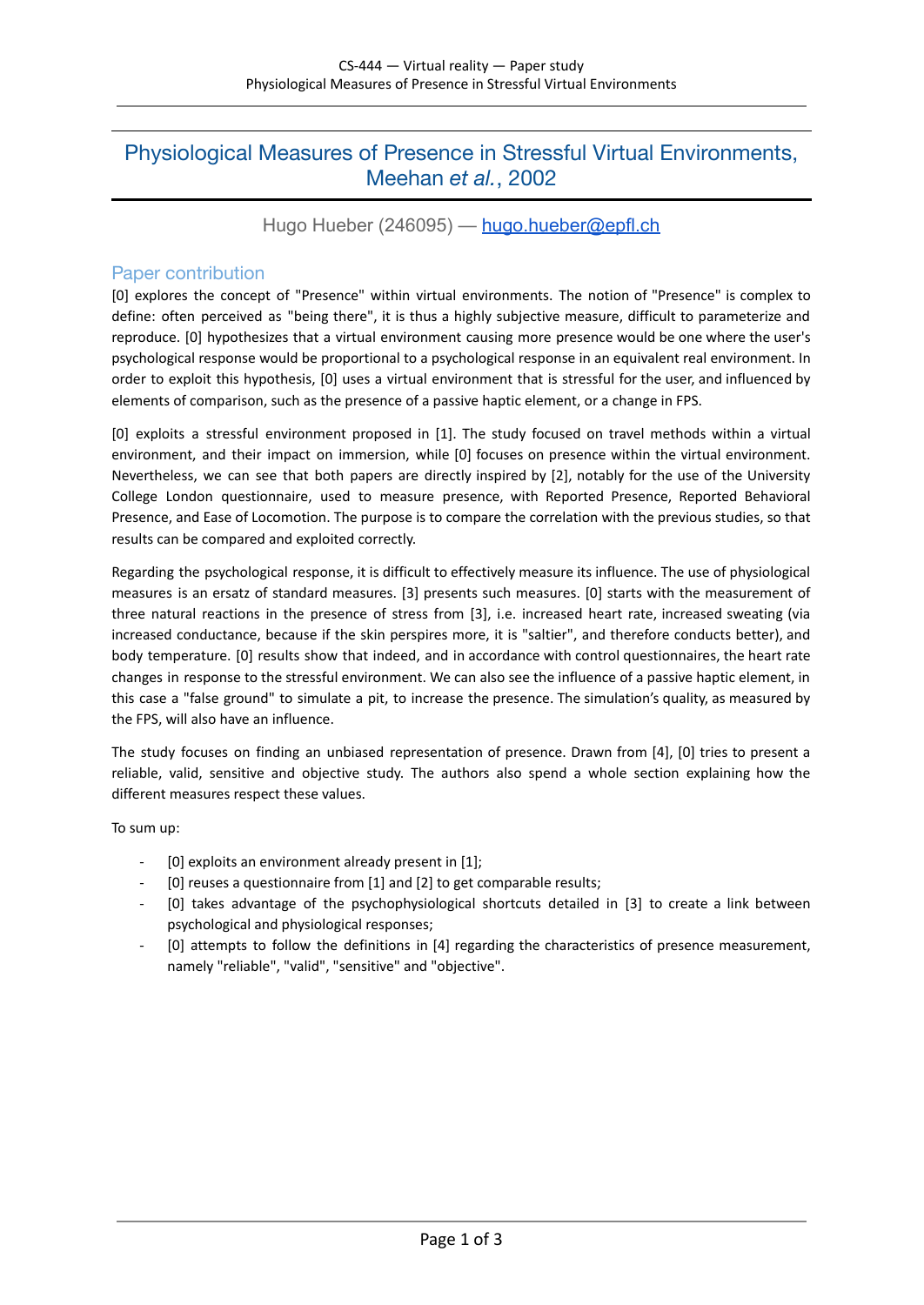## Analysis

At the time of the writing of this report (February, 29th 2020), according to Google Scholar, this paper has been quoted 580 times<sup>1</sup>. Essentially, the citations can be broken down into the following categories:

- Exploitation of the results of the use of physiological responses to determine presence, in addition to the traditional questionnaires;
- Exploitation of avenues for future research to improve presence, including passive haptic devices or the presence of others;
- Exploring "types" of presence, and behavioural differences from real life.

With regard to physiological responses to determine presence, research in therapeutic settings is fond of these topics. Virtual reality can be used to treat mental illnesses such as phobias or traumas. [5] proposes a "SWOT" (Strengths, Weakness, Opportunities, Threats) study of virtual reality for therapies. The study exploits the results of physiological responses of [0], in addition to other measures, such as medical imaging. Some studies go even further, such as [6], which uses various studies of presence to create a cognitive model for representation and analysis. Physiological responses are, of course, central to these studies. It is nevertheless interesting to consider more recent studies, such as [7], which states that some of the responses examined in some studies "resulted from exposure to the VR environment rather than stress". Virtual reality was indeed rather innovative at the time, whereas it is becoming more common nowadays, so the stress induced by it will have less influence on the studies.

Improvements in presence are also a very interesting subject of study. One example is passive haptic devices. [8] explores the "realistic" responses of users to different interactions in order to optimize or even maximize presence. The specific example used from [0] is the "board" to simulate a precipice. The influence of people is also to be explored. With, nowadays, more and more social games on the market (like VRChat), it is common to see the influence of people's presence on presence. [9] proposes an exploration of the influence of additional actors in the environment, while exploiting the physiological findings of [0]. [10] sums the progress of immersion for interactions purposes.

### **Conclusion**

As regards additional work, the study is ageing. Indeed, [0] proposes ways to improve presence, notably by reducing latency, interaction between other people, and the total elimination of cables, for example. Since 2002, it can be seen that these various elements have been resolved (e.g. VRChat, 2017, a virtual reality chat room game; e.g. Oculus Quest, 2019, a standalone virtual reality headset).

Physiological response as a way to measure presence is to be studied. [0] tries to hint to aim at it with a fiable and scientific procedure. However, because of bias, a more recent study about the sense of presence against a stressful environment could be of use.

<sup>1</sup> [scholar.google.com/scholar?q="Physiological+Measures+of+Presence+in+Stressful+Virtual+Environments](https://scholar.google.com/scholar?q=%22Physiological+Measures+of+Presence+in+Stressful+Virtual+Environments)